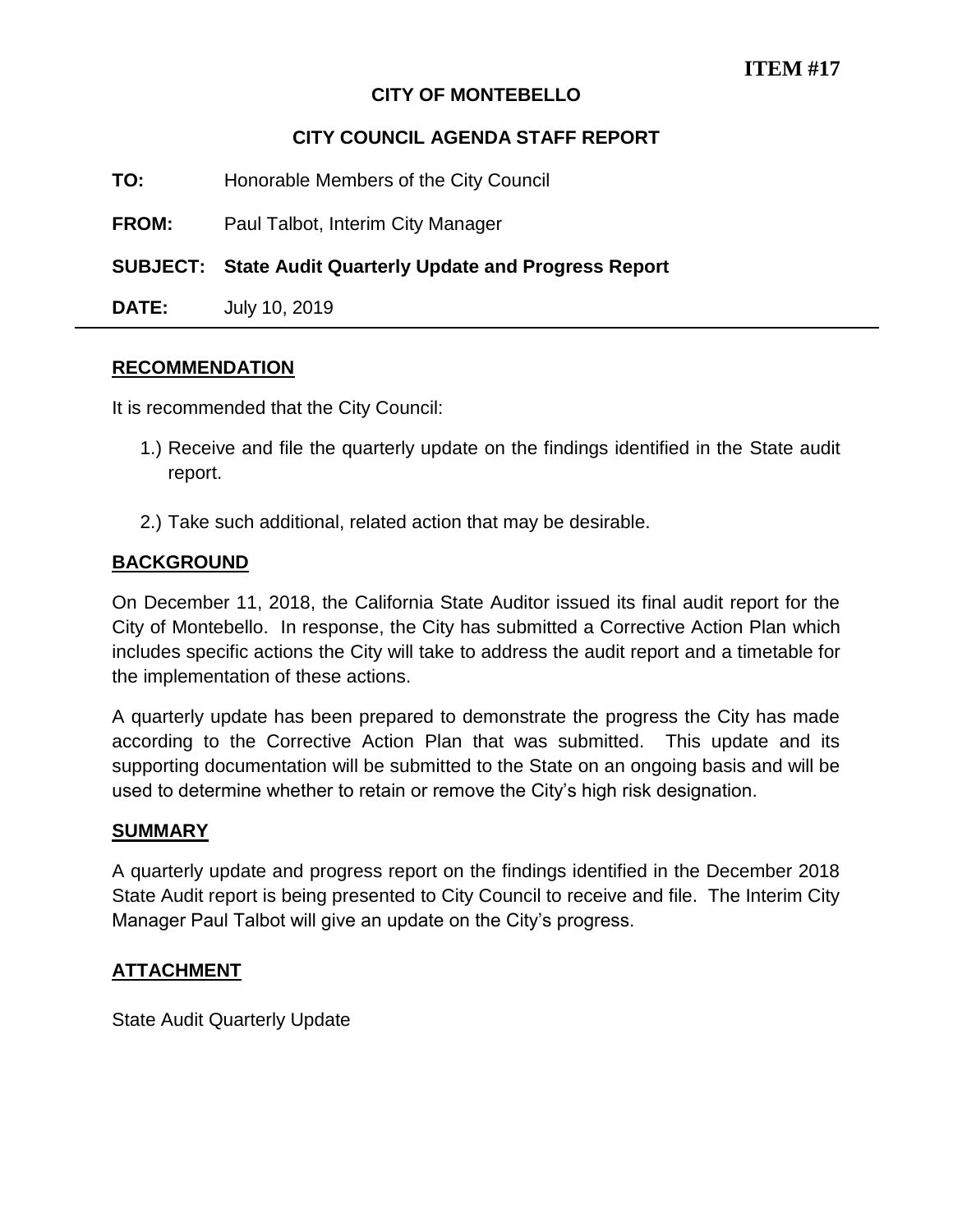# **State Audit Recommendations and Status Update**

| <b>Recommendation</b>                                                                                                                                                                                                                                                                                                                          | <b>Assigned To</b>                                                    | <b>Due Date</b>   | <b>Status</b>                                                                                                                                                                                                                                                                                                             | <b>Status Date</b> |
|------------------------------------------------------------------------------------------------------------------------------------------------------------------------------------------------------------------------------------------------------------------------------------------------------------------------------------------------|-----------------------------------------------------------------------|-------------------|---------------------------------------------------------------------------------------------------------------------------------------------------------------------------------------------------------------------------------------------------------------------------------------------------------------------------|--------------------|
| Montebello has not addressed its municipal golf course's increasing debt to the City's General Fund.                                                                                                                                                                                                                                           |                                                                       |                   |                                                                                                                                                                                                                                                                                                                           |                    |
| To repay the golf fund's debt and reduce the City's<br>structural deficit, Montebello should immediately make<br>a decision on implementing the golf consultant's<br>recommendations. By December 2019, the City should<br>also evaluate the effectiveness of its current plans and<br>consider alternative uses for the golf course property. | Public Works Director<br>and Parks & Rec<br>Director                  | December 2019     | Maintenance specs are being developed, after which<br>RFP will be released for maintenance contract. Point of<br>Sale and Online Booking system (through GolfNow)<br>was implemented July 8th. Reclaimed Water project at<br>Golf Course has been completed and is in operation,<br>which will lead to long term savings. | <b>July 2019</b>   |
| Unless Montebello sells its water system or secures alternate financing, necessary improvements could burden the City's general fund in the future.                                                                                                                                                                                            |                                                                       |                   |                                                                                                                                                                                                                                                                                                                           |                    |
| To address the long-term needs of its water system,<br>Montebello should, by March 2019, reevaluate selling<br>its water system in light of recent legislation or retain a<br>consultant to assist the City in applying for state loans<br>and identifying other options for funding capital<br>improvements.                                  | <b>Public Works Director</b>                                          | <b>March 2019</b> | City Council has before it tonight a purchase and sale<br>proposal from San Gabriel Valley Water, as well as an<br>option to either lease the water rights for ten years, or<br>an outright sale.                                                                                                                         | <b>July 2019</b>   |
| Montebello's retirement costs could burden the City's finances in future years.                                                                                                                                                                                                                                                                |                                                                       |                   |                                                                                                                                                                                                                                                                                                                           |                    |
| To address higher retirement costs and obligations for<br>retiree health benefits, Montebello should, by June<br>2019, retain a consultant to help it identify ways to<br>reduce the financial risks that such obligations pose.                                                                                                               | <b>Human Resources</b><br>Director and Interim<br><b>City Manager</b> | <b>June 2019</b>  | All Labor Associations negotiations are completed. All<br>groups agreed to pickup their own PERS and to end<br>retiree healthcare costs for new hires (other than<br>PEMCHA minimum).                                                                                                                                     | June 2019          |
| To address increasing retirement payments, the City<br>should consider ceasing payment of the employee<br>portion of retirement costs for employees hired before<br>July 2013. It should renegotiate this payment the next<br>time it renews contracts with its employees.                                                                     | <b>Human Resources</b><br>Director and Interim<br><b>City Manager</b> | June 2019         | All Labor Associations negotiations are completed. All<br>groups agreed to pickup their own PERS and to end<br>retiree healthcare costs for new hires (other than<br>PEMCHA minimum).                                                                                                                                     | <b>June 2019</b>   |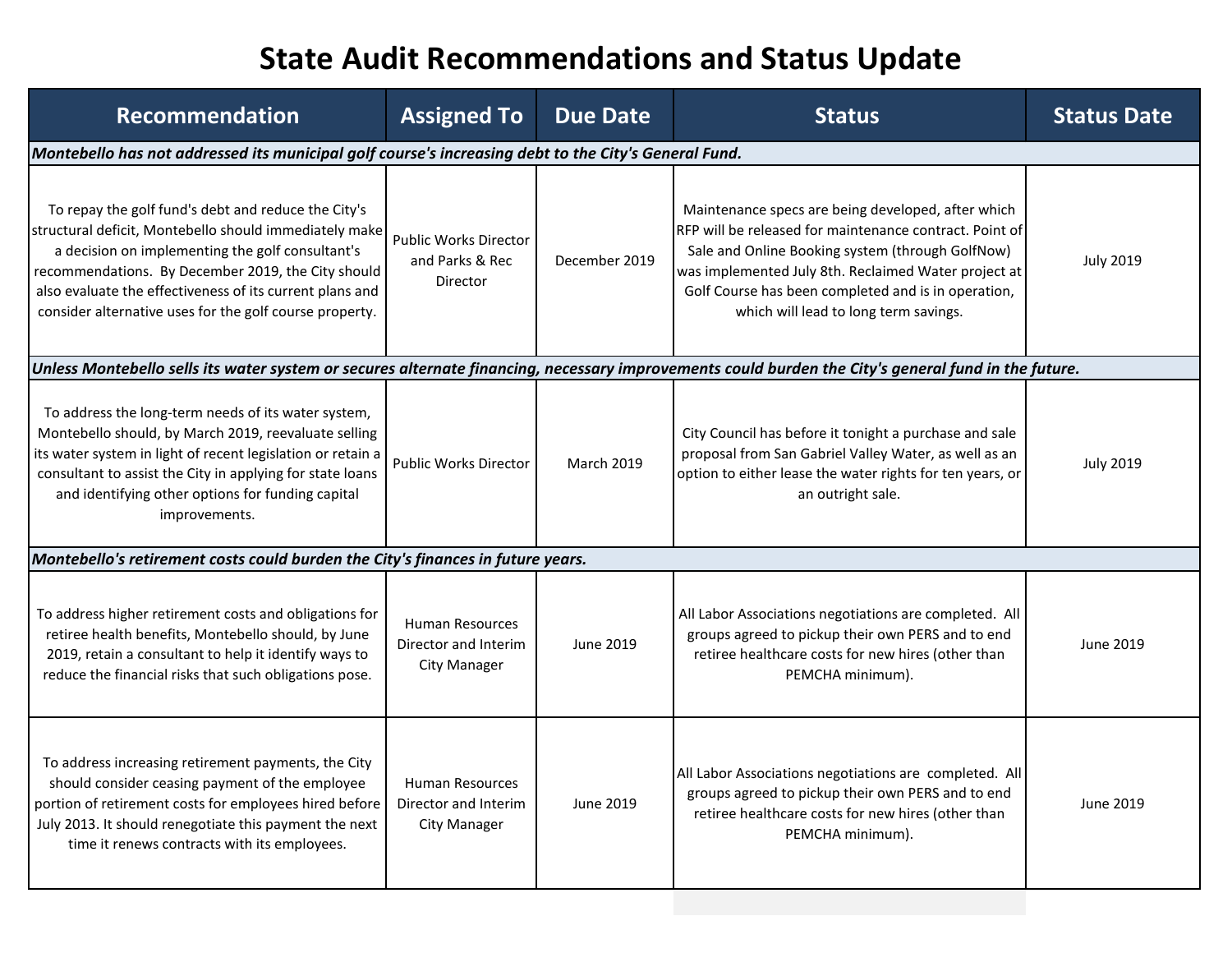| <b>Recommendation</b>                                                                                                                                                                                                                                                                                                                                                                                                                                                                                   | <b>Assigned To</b>                           | <b>Due Date</b>   | <b>Status</b>                                                                                                                                                                                                                 | <b>Status Date</b>         |
|---------------------------------------------------------------------------------------------------------------------------------------------------------------------------------------------------------------------------------------------------------------------------------------------------------------------------------------------------------------------------------------------------------------------------------------------------------------------------------------------------------|----------------------------------------------|-------------------|-------------------------------------------------------------------------------------------------------------------------------------------------------------------------------------------------------------------------------|----------------------------|
| Montebello's hotel bonds could impair the City's General Fund.                                                                                                                                                                                                                                                                                                                                                                                                                                          |                                              |                   |                                                                                                                                                                                                                               |                            |
| To ensure that Montebello does not expose its General<br>Fund to additional financial risk, the City should refrain<br>from taking on additional debt in the form of<br>certificates of participation and lease revenue bonds<br>until the City's financial situation improves.                                                                                                                                                                                                                         | <b>Finance Director</b>                      | Ongoing           | Financial Analyst is reviewing existing debt and<br>refinancing possibilities.                                                                                                                                                | June 2019                  |
| The City's mismanagement of hotel revenues has cost Montebello at least \$1.6 million.                                                                                                                                                                                                                                                                                                                                                                                                                  |                                              |                   |                                                                                                                                                                                                                               |                            |
| To ensure that the City does not accumulate additional<br>interest expenses, Montebello should pay off the<br>remaining accrued interest for late management fees<br>by the end of 2019, as planned. To avoid paying<br>interest on future hotel management fees and to<br>ensure that all hotel obligations are paid on time, the<br>City should immediately develop a formal process that<br>requires the City to pay all outstanding bills related to<br>the hotels if hotel revenues are available. | <b>Finance Director</b>                      | December 2019     | Past due balances have been paid, and a future<br>payment schedule has been established by Finance.                                                                                                                           | Completed<br>April 2019    |
| Montebello has not ensured that it receives the best value from its agreements with the hotel operator.                                                                                                                                                                                                                                                                                                                                                                                                 |                                              |                   |                                                                                                                                                                                                                               |                            |
| To ensure that the City safeguards its interests in<br>various agreements and to ensure that the hotel<br>operator meets the requirements in those agreements<br>related to hotel and even center operations, beginning<br>in January 2019, the City should begin to routinely<br>review information submitted to the City by the hotel<br>operator. At least annually, City staff should report to<br>the City Council and the public on the efficiency and<br>effectiveness of hotel operations.      | Finance Director and<br>Interim City Manager | January 2019      | CBRE Hotels (formerly PKF) conducted a financial cost<br>anlysis of the two hotels. Staff is to work with the<br>hotel operator more closely, on establishing the 2020<br>annual budget goals.                                | June 2019                  |
| Montebello should do more to monitor the City Manager's contracting activities.                                                                                                                                                                                                                                                                                                                                                                                                                         |                                              |                   |                                                                                                                                                                                                                               |                            |
| Ensure by March 2019 that the municipal code reflects<br>the council's desired limit on the city manager's<br>contracting authority.                                                                                                                                                                                                                                                                                                                                                                    | Finance Director and<br>City Attorney        | <b>March 2019</b> | Updated city codes to reflect revised City Manager's<br>contracting limit of less than \$50,000. City Manager,<br>through an administrative policy, has also established<br>a \$5,000 department level contracting authority. | Completed<br>February 2019 |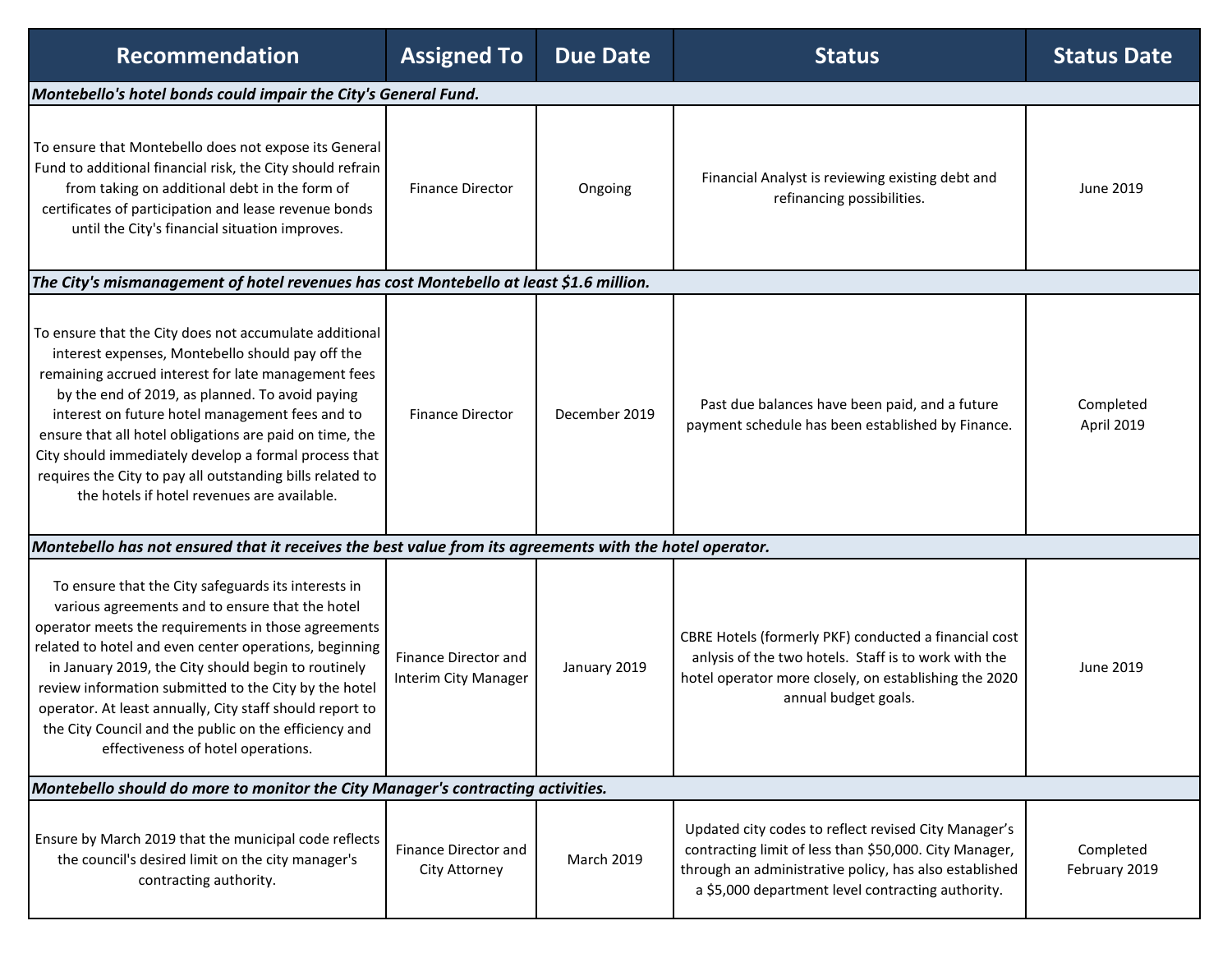| <b>Recommendation</b>                                                                                                                                                                                                                                                                                                                | <b>Assigned To</b>                                  | <b>Due Date</b>   | <b>Status</b>                                                                                        | <b>Status Date</b>         |
|--------------------------------------------------------------------------------------------------------------------------------------------------------------------------------------------------------------------------------------------------------------------------------------------------------------------------------------|-----------------------------------------------------|-------------------|------------------------------------------------------------------------------------------------------|----------------------------|
| By March 2019, establish a quarterly limit on the city<br>manager's contracting authority, pursuant to the<br>council's resolution, or modify the resolution to<br>eliminate that provision.                                                                                                                                         | Finance Director and<br><b>City Attorney</b>        | <b>March 2019</b> | Resolution modified to eliminate this provision                                                      | Completed<br>February 2019 |
| To ensure that the city council reviews and approves<br>contracts that exceed the city manager's authority, the<br>city should establish a policy by March 2019 that any<br>agreement to pay for services by the unit-such as<br>hourly-should contain a maximum value and receive<br>the appropriate approvals based on that value. | Finance Director and<br><b>City Attorney</b>        | <b>March 2019</b> | Updated procurement process in City Code, to ensure<br>an maximum cap is identified in the contract. | Completed<br>February 2019 |
| To reduce confusion among city staff and facilitate<br>efficient procurement, city staff should bring its<br>proposals for streamlining and updating the city's<br>procurement policies to the city council for review<br>by March 2019.                                                                                             | <b>Finance Director and</b><br><b>City Attorney</b> | March 2019        | Updated procurement process in City Code and<br>approved by City Council                             | Completed<br>February 2019 |
| The City did not always follow competitive bidding process and has not adequately ensured that it receives the best value for its services.                                                                                                                                                                                          |                                                     |                   |                                                                                                      |                            |
| City staff should immediately begin to follow all<br>recommendations in the city's municipal code related<br>to procuring goods and services. Should the city have a<br>valid reason for deviating from these recommendations<br>for a specific procurement, it should document such<br>rationale in its procurement files.          | Finance Director and<br>City Attorney               | January 2019      | Updated procurement process in City Code and<br>approved by City Council                             | Completed<br>February 2019 |
| The city council should amend its municipal code by<br>March 2019 to require competitive bidding for most<br>procurements and to outline procedures for-and<br>identify circumstances in which-the city may procure<br>professional and special services from a single source.                                                       | Finance Director and<br>City Attorney               | <b>March 2019</b> | Updated procurement process in City Code and<br>approved by City Council                             | Completed<br>February 2019 |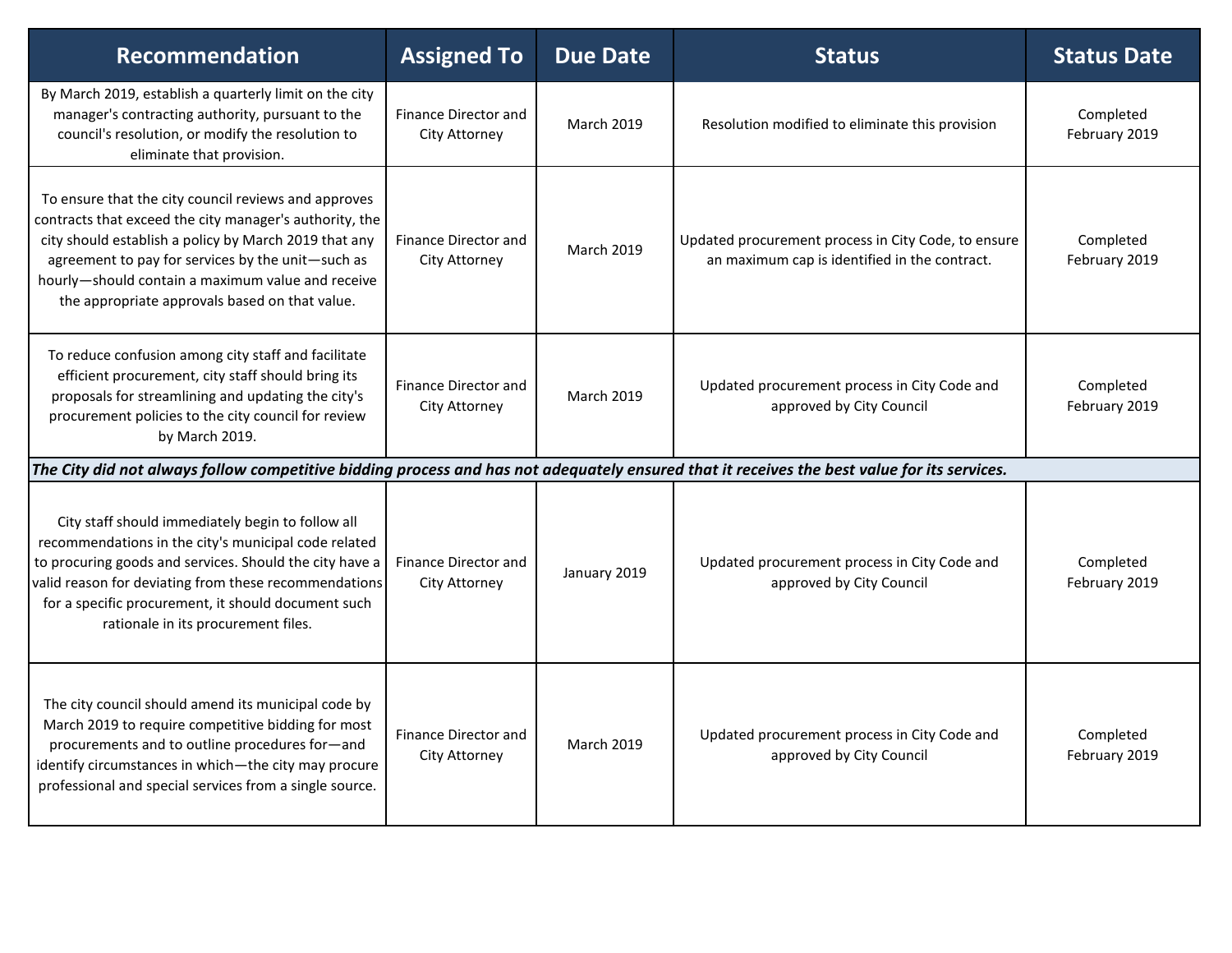| <b>Recommendation</b>                                                                                                                                                                                                                                                                                                                                                                                                                                                                                                                                                                                                                                           | <b>Assigned To</b>                                                                                                                                                          | <b>Due Date</b>   | <b>Status</b>                                                                                                                                                                                                                                                                                    | <b>Status Date</b>                                                      |
|-----------------------------------------------------------------------------------------------------------------------------------------------------------------------------------------------------------------------------------------------------------------------------------------------------------------------------------------------------------------------------------------------------------------------------------------------------------------------------------------------------------------------------------------------------------------------------------------------------------------------------------------------------------------|-----------------------------------------------------------------------------------------------------------------------------------------------------------------------------|-------------------|--------------------------------------------------------------------------------------------------------------------------------------------------------------------------------------------------------------------------------------------------------------------------------------------------|-------------------------------------------------------------------------|
| The city should develop a policy by June 2019 that<br>describes how it will comply with state law regarding<br>future architectural and engineering contracts,<br>including how it will ensure that it awards such<br>contracts pursuant to a fair and competitive process.                                                                                                                                                                                                                                                                                                                                                                                     | Finance Director and<br>City Attorney                                                                                                                                       | June 2019         | Updated Procurement process in City Code and<br>approved by City Council. All Engineering services over<br>\$50,000 to be bid out. Contracts under \$50,000 may<br>be awarded to the City's existing Engineering firm,<br>only if the master contract allows it and approved by<br>City Council. | Completed<br>February 2019                                              |
| By March 2019-and annually thereafter-the city<br>should train all staff involved in procurement regarding<br>city procurement requirements as well as state law<br>pertaining to certain public procurements.                                                                                                                                                                                                                                                                                                                                                                                                                                                  | <b>Accounting Manager</b>                                                                                                                                                   | <b>March 2019</b> | Staff training session completed late 2018, with<br>ongoing training occurring for recent changes to<br>comply with State Audit recommendations                                                                                                                                                  | Completed<br>Late 2018                                                  |
| The city should establish a policy by March 2019 that<br>requires the city council to review and approve any<br>agreement that binds the city financially in a way that<br>cannot have a maximum value attached—such as the<br>franchise guarantee agreement for the second hotel.                                                                                                                                                                                                                                                                                                                                                                              | Finance Director and<br>City Attorney                                                                                                                                       | <b>March 2019</b> | Updated Procurement process in City Code and<br>approved by City Council. All future contracts will have<br>a maximum dollar amount threshold established.                                                                                                                                       | Completed<br>February 2019                                              |
| Montebello has not addressed some of the deficiencies identified by the State Controller.                                                                                                                                                                                                                                                                                                                                                                                                                                                                                                                                                                       |                                                                                                                                                                             |                   |                                                                                                                                                                                                                                                                                                  |                                                                         |
| To reduce the risk of fraud, waste, and abuse,<br>Montebello should, by December 2019, address all of<br>the State Controller's recommendations regarding its<br>accounting practices, policies, and procedures.<br>Beginning in March 2019, the city manager or a<br>designated staff member should report quarterly to the<br>city council on the progress of addressing the State<br>Controller's recommendations. The report should<br>identify timelines for addressing each<br>recommendation, outline the specific steps taken to<br>respond to the recommendation, and name the staff<br>responsible for any new processes or controls put in<br>place. | City Executive Staff to<br>ensure Controllers<br>recommendations are<br>met. Acting City<br>Manager to present<br>quarterly updates to<br>the City Council and<br>Community | December 2019     | This report, updating the City Council and community<br>on progress related to the State Auditors report shall<br>be presented quarterly, until which time the State<br>Auditor has give the City of Montebello a clean report                                                                   | July 10, 2019<br>The second quarter report<br>given to the City Council |